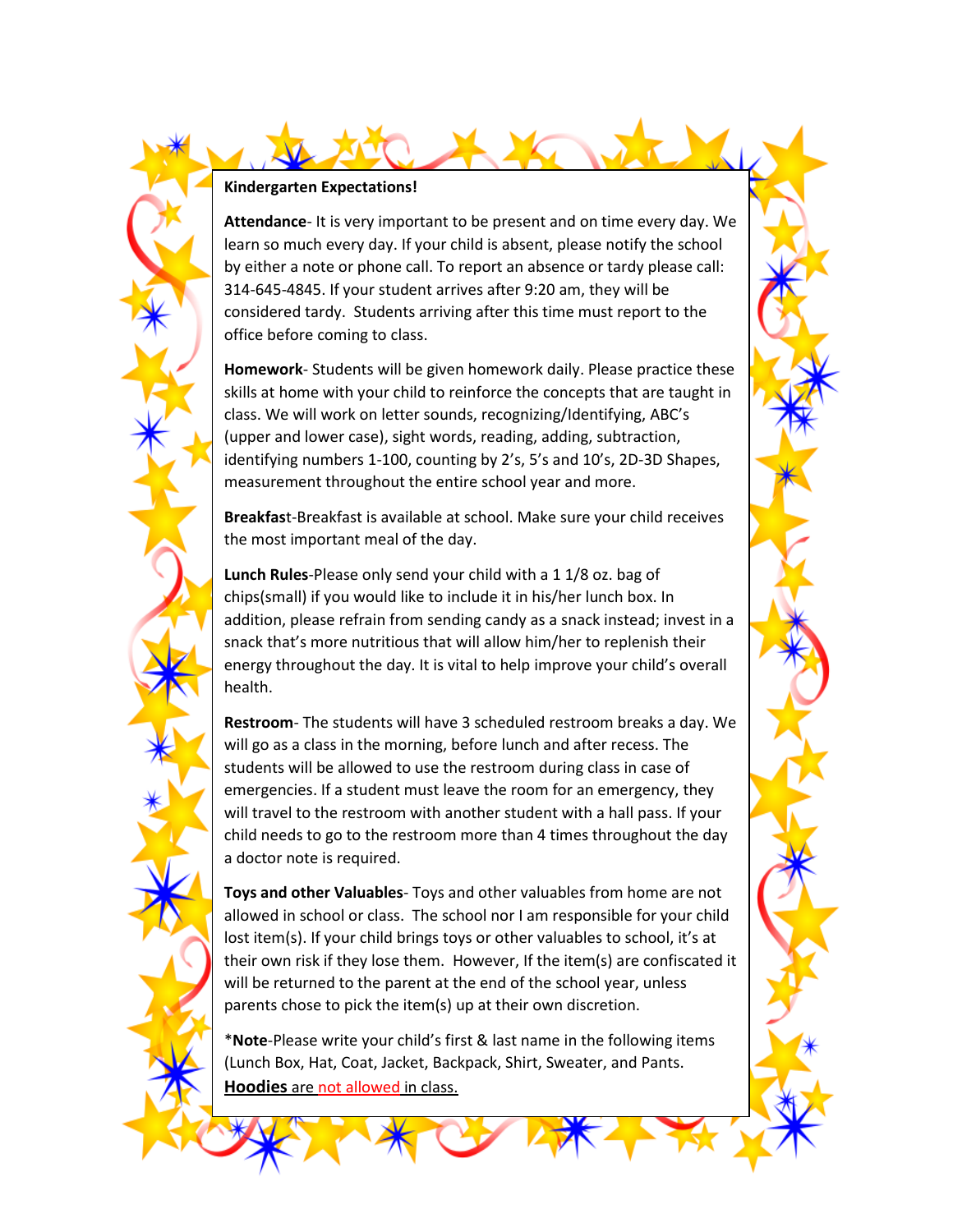## **Transportation:**

home day to

Please make sure your child and I know how he or she will be getting home. On days that your child will be going home a different way or if he/she will be picked up early you **must** contact the office as well as myself 2hours before departure.

Car Riders are picked up in the cafeteria. Parents may use door#8 to pick up their students.

**Conferences**- There will be 2 mandatory parent-teacher conferences scheduled during the school year. Over the course of the year, I will be mentoring your child's academic's progress. Therefore, during each conference we will be discussing your child's strengthens as well as their weakness how we can help them improve their academics. (By setting goals, implementing different strategies to use at home & school, attending tutoring, or summer school.) If your child does not meet grade level expectations, you will receive several retention letters that will inform you of what areas that he/she are deficient in. Please plan to attend conferences; so, we can talk about the many ways we can help your child flourish.

**Classroom Management**- It is essential that children learn early how to be respectful to adults, teachers, peers, and other belongings. I encourage you to speak with your child about how they should treat others and their belongings. In addition, the students will be required to wear face mask as well as practice social distance remember, learning starts at home.

I am a firm believer that students need a clean and structured environment that promotes learning. Therefore, discipline and is a must to ensure the safety of all students and myself. Therefore, this year our class will be participating in Class Dojo along with other teachers here at Dewey. Class Dojo is an effective way for teachers to communicate with parents about their child's behavior, academics, and upcoming events. Your child will be rewarded points if he/she displays positive behavior. Your child may also lose points if he/she displays negative behavior. Class Dojo allows parents to see their child's progress throughout the day. Class Dojo reinforces classroom rules, school procedures and hold students accountable for their actions. Help me teach your child these skills early so he/she can be a future scholar. You play an important part in your

child's education. Please help reinforce school and classroom rules at